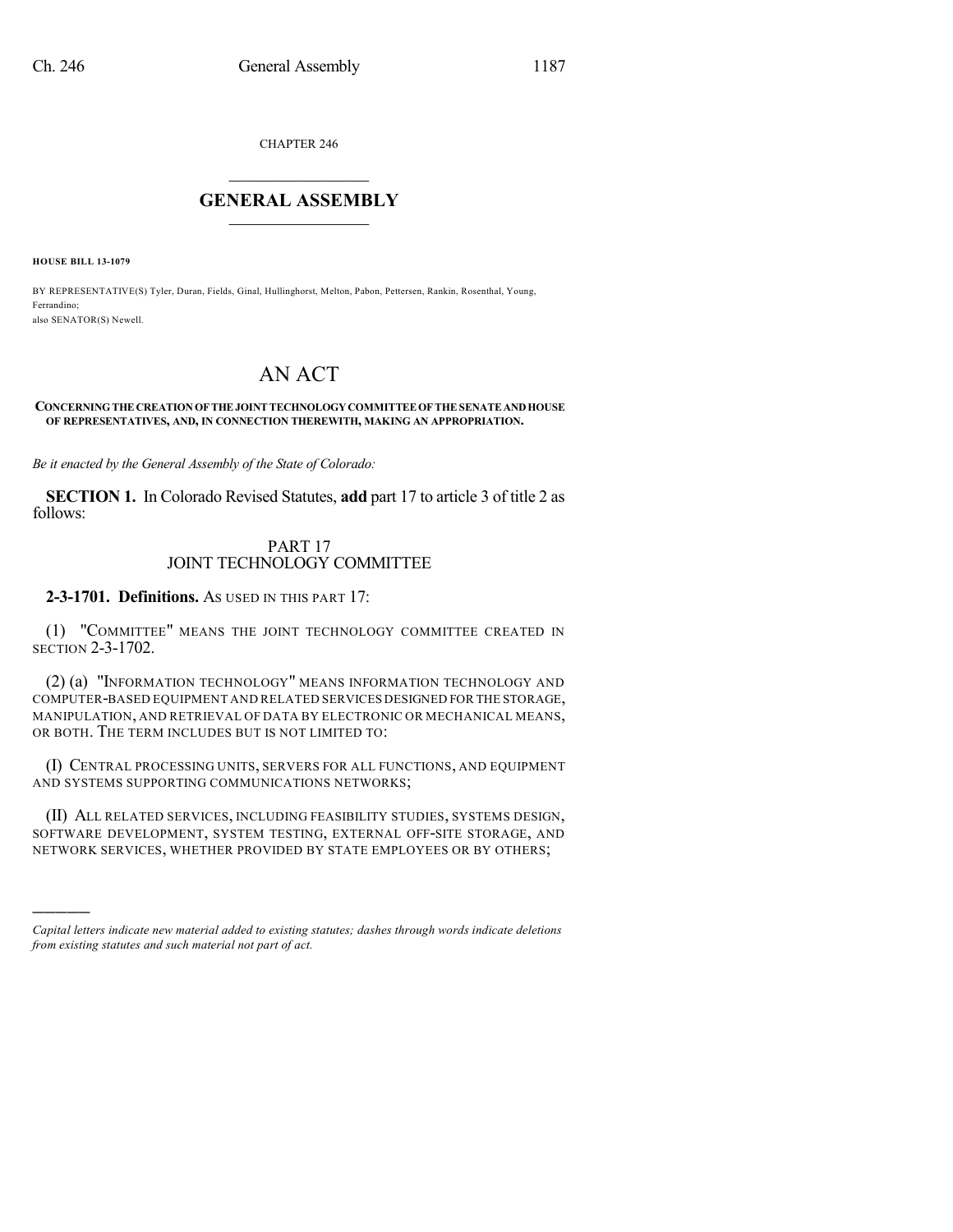1188 General Assembly Ch. 246

(III) THE SYSTEMS, PROGRAMS,ROUTINES, AND PROCESSES USED TO EMPLOY AND CONTROL THE CAPABILITIES OF DATA PROCESSING HARDWARE, INCLUDING OPERATING SYSTEMS, COMPILERS, ASSEMBLERS, UTILITIES, LIBRARY ROUTINES, MAINTENANCE ROUTINES, APPLICATIONS, APPLICATION TESTING CAPABILITIES, STORAGE SYSTEM SOFTWARE, HAND-HELD DEVICE OPERATING SYSTEMS, AND COMPUTER NETWORKING PROGRAMS;

(IV) THE APPLICATION OF ELECTRONIC INFORMATION PROCESSING HARDWARE, SOFTWARE, OR TELECOMMUNICATIONS TO SUPPORT STATE GOVERNMENT BUSINESS PROCESSES; AND

(b) "INFORMATION TECHNOLOGY" DOES NOT MEAN POST-IMPLEMENTATION SUPPORT, HARDWARE LIFE-CYCLE REPLACEMENT, OR ROUTINE MAINTENANCE.

(3) "OFFICE OF INFORMATION TECHNOLOGY"MEANS THE OFFICE OF INFORMATION TECHNOLOGY CREATED IN SECTION 24-37.5-103, C.R.S.

(4) "OVERSEE" MEANS REVIEWS OF SIGNIFICANT INFORMATION TECHNOLOGY PROJECTS, REVIEWS OF THE OFFICE'S BUDGET REQUESTS FOR INFORMATION TECHNOLOGY PROJECTS,AND ENSURINGTHAT INFORMATION TECHNOLOGY PROJECTS FOLLOW BEST PRACTICE STANDARDS AS ESTABLISHED BY THE OFFICE OF INFORMATION TECHNOLOGY. "OVERSEE" DOES NOT INCLUDE INTERFERENCE WITH THE OFFICE'S GENERAL RESPONSIBILITIES SET FORTH IN THIS ARTICLE.

(5) "STATE AGENCY"MEANS ALL OF THE DEPARTMENTS,DIVISIONS,COMMISSIONS, BOARDS, BUREAUS, AND INSTITUTIONS IN THE EXECUTIVE BRANCH OF THE STATE GOVERNMENT. "STATE AGENCY" DOES NOT INCLUDE THE LEGISLATIVE OR JUDICIAL DEPARTMENT, THE DEPARTMENT OF LAW, THE DEPARTMENT OF STATE, THE DEPARTMENT OF THE TREASURY, OR STATE-SUPPORTED INSTITUTIONS OF HIGHER EDUCATION,INCLUDING THE AURARIA HIGHER EDUCATION CENTER ESTABLISHED IN ARTICLE 70 OF TITLE 23, C.R.S.

**2-3-1702. Joint technology committee established.** (1) THERE IS HEREBY ESTABLISHED A JOINT COMMITTEE OF THE SENATE AND HOUSE OF REPRESENTATIVES KNOWN AS THE JOINT TECHNOLOGY COMMITTEE,CONSISTING OF THREE MEMBERS OF THE HOUSE OF REPRESENTATIVES, TWO OF WHOM ARE APPOINTED BY THE SPEAKER OF THE HOUSE OF REPRESENTATIVES AND ONE OF WHOM IS APPOINTED BY THE MINORITY LEADER OF THE HOUSE OF REPRESENTATIVES, AND THREE MEMBERS OF THE SENATE, TWO OF WHOM ARE APPOINTED BY THE PRESIDENT OF THE SENATE AND ONE OF WHOM IS APPOINTED BY THE MINORITY LEADER OF THE SENATE. THE MEMBERS OF THE COMMITTEE SHOULD HAVE EXPERIENCE IN INFORMATION TECHNOLOGY, BUSINESS ANALYSIS, OR BUSINESS PROCESS. THE COMMITTEE FUNCTIONS DURING THE LEGISLATIVE SESSIONS AND DURING THE INTERIM BETWEEN SESSIONS.

(2) TO EXPEDITE THE WORK OF THE COMMITTEE,APPOINTEES MAY BE DESIGNATED AFTER THE GENERAL ELECTION AND PRIOR TO THE CONVENING OF THE GENERAL ASSEMBLY AT WHICH SUCH COMMITTEE IS TO SERVE, WHETHER SUCH APPOINTEES ARE MEMBERS OF THE THEN-CURRENT GENERAL ASSEMBLY OR MEMBERS-ELECT OF THE NEXT GENERAL ASSEMBLY, OR BOTH; AND SUCH APPOINTEES HAVE ALL THE POWERS AND DUTIES AND ARE ENTITLED TO THE SAME COMPENSATION AND EXPENSE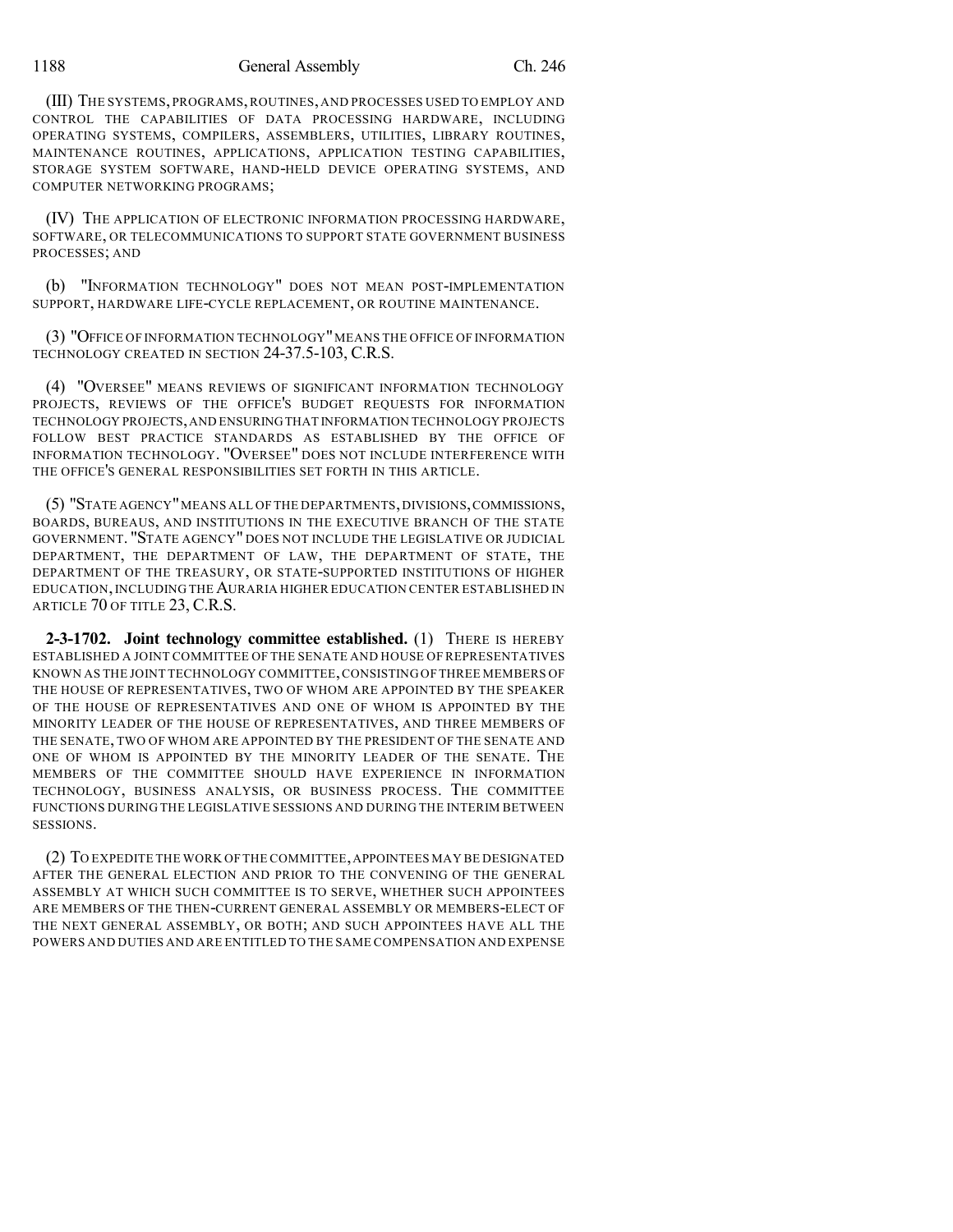ALLOWANCE AS MEMBERS DULY APPOINTED UNDER THE PROVISIONS OF SUBSECTION (1) OF THIS SECTION.

(3) THE COMMITTEE SHALL ELECT A CHAIR AND A VICE-CHAIR, ONE FROM THE SENATE MEMBERSHIP OF THE COMMITTEE AND ONE FROM THE HOUSE MEMBERSHIP OF THE COMMITTEE. THE CHAIR SO ELECTED SHALL SERVE AS CHAIR FOR THE FIRST REGULAR SESSION OF THE GENERAL ASSEMBLY AT WHICH THE COMMITTEE IS TO SERVE, AND AS VICE-CHAIR FOR THE SECOND REGULAR SESSION; THE VICE-CHAIR SO ELECTED SHALL SERVE AS CHAIR FOR THE SECOND REGULAR SESSION OF SAID GENERAL ASSEMBLY.

**2-3-1703. Organization, procedures, and meetings.** THE COMMITTEE MAY PRESCRIBE ITS OWN RULES OF PROCEDURE AND SHALL MEET AT LEAST ONCE EACH YEAR IN ORDER TO REVIEW THE GOVERNOR'S BUDGET SUBMISSIONS FOR INFORMATION TECHNOLOGY, AND SHALL MEET AS OFTEN AS NECESSARY TO PERFORM ITS FUNCTIONS.

**2-3-1704. Powers and duties of the joint technology committee.** (1) (a) THE COMMITTEE OVERSEES THE OFFICE OF INFORMATION TECHNOLOGY, INCLUDING BUT NOT LIMITED TO:

(I) A REVIEW OF THE STATE OF INFORMATION TECHNOLOGY;

(II) ANY GENERAL INFORMATION TECHNOLOGY NEEDS;

(III) ANY ANTICIPATED SHORT-TERM OR LONG-TERM CHANGES FOR INFORMATION TECHNOLOGY;

(IV) THE OFFICE OF INFORMATION TECHNOLOGY'S RESPONSIBILITIES RELATED TO THE STATEWIDE COMMUNICATIONS AND INFORMATION INFRASTRUCTURE AS SET FORTH IN SECTION 24-37.5-108, C.R.S.; AND

(V) THE OFFICE OF INFORMATION TECHNOLOGY'S RESPONSIBILITIES RELATED TO THE GEOGRAPHIC INFORMATION SYSTEM AS SET FORTH IN SECTION 24-37.5-111, C.R.S.

(2) THE COMMITTEE OVERSEES THE CHIEF INFORMATION SECURITY OFFICER AND HIS OR HER DUTIES AS ESTABLISHED IN PART 4 OF ARTICLE 37.5 OF TITLE 24, C.R.S.

(3) THE COMMITTEE OVERSEES ANY TELECOMMUNICATIONS COORDINATION WITHIN STATE GOVERNMENT THAT THE CHIEF INFORMATION OFFICER PERFORMS PURSUANT TO PART 5 OF ARTICLE 37.5 OF TITLE 24, C.R.S.

(4) THE COMMITTEE OVERSEES THE GENERAL GOVERNMENT COMPUTER CENTER ESTABLISHED IN PART 6 OF ARTICLE 37.5 OF TITLE 24, C.R.S.

(5) THE COMMITTEE MAY REVIEW THE ACTIONS OF THE STATEWIDE INTERNET PORTAL AUTHORITY CREATED IN SECTION 24-37.7-102, C.R.S.

(6) (a) THE COMMITTEE OVERSEES A STATE AGENCY REGARDING: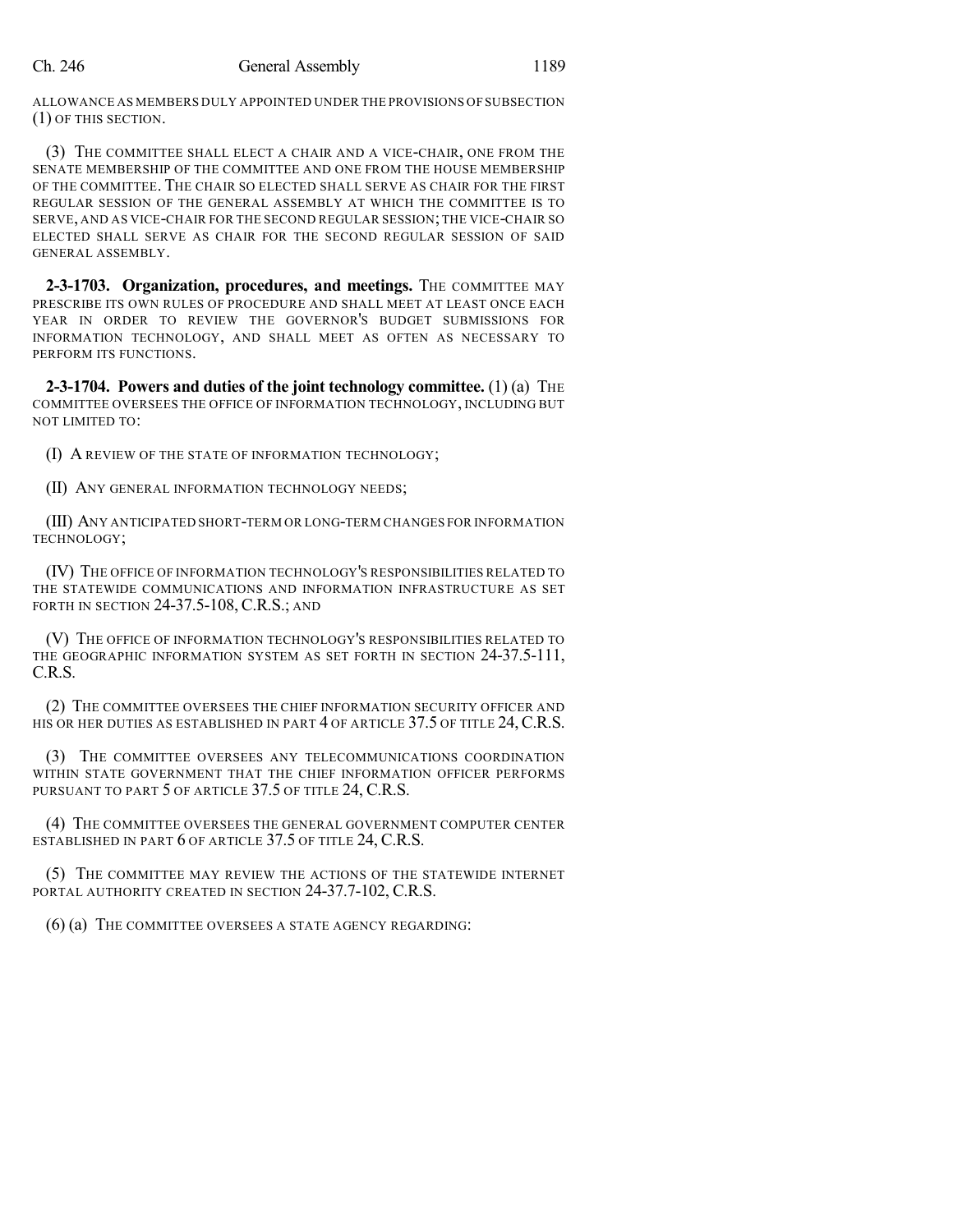(I) ANY INFORMATION TECHNOLOGY PURCHASED OR IMPLEMENTED THAT IS NOT MANAGED OR APPROVED THROUGH THE OFFICE OF INFORMATION TECHNOLOGY;

(II) ANY INFORMATION TECHNOLOGY THAT A STATE AGENCY PURCHASED OR IMPLEMENTED THAT DOES NOT FOLLOW THE STANDARDS SET BY THE OFFICE OF INFORMATION TECHNOLOGY; AND

(III) ANY INFORMATION TECHNOLOGY THAT A STATE AGENCY PURCHASED OR IMPLEMENTED THAT HAS THE SAME FUNCTION AS INFORMATION TECHNOLOGY THAT THE OFFICE OF INFORMATION TECHNOLOGY HAS ALREADY CREATED, PURCHASED, OR IMPLEMENTED.

(b) ON OR BEFORE NOVEMBER 1, 2013, AND ON NOVEMBER 1 OF EACH YEAR THEREAFTER,ALL STATE AGENCIES ARE ENCOURAGED TO SUBMIT A WRITTEN REPORT TO THE COMMITTEE REGARDING ANY OF THE INSTANCES DESCRIBED IN PARAGRAPH (a) OF THIS SUBSECTION (6).

(7) ON OR BEFORE NOVEMBER 1, 2013, AND ON NOVEMBER 1 OF EACH YEAR THEREAFTER, THE JUDICIAL DEPARTMENT, THE DEPARTMENT OF LAW, THE DEPARTMENT OFSTATE,AND THE DEPARTMENT OF THE TREASURY ARE ENCOURAGED TO SUBMIT A WRITTEN REPORT TO THE COMMITTEE THAT DETAILS ALL INFORMATION TECHNOLOGY THAT SUCH DEPARTMENT PURCHASED OR IMPLEMENTED.

(8) A COPY OF ANY LEGISLATIVE MEASURE INTRODUCED DURING ANY LEGISLATIVE SESSION, REGULAR OR SPECIAL, COMMENCING ON OR AFTER JANUARY 1, 2014, AND DETERMINED BY THE SPEAKER OF THE HOUSE OF REPRESENTATIVES OR BY THE PRESIDENT OF THE SENATE TO BE DEALING WITH INFORMATION TECHNOLOGY SHALL BE REVIEWED BY THE COMMITTEE. THE COMMITTEE MAY MAKE ADVISORY RECOMMENDATIONS ABOUT SUCH LEGISLATIVE MEASURES TO THE HOUSE OF REPRESENTATIVES, THE SENATE, THE JOINT BUDGET COMMITTEE, THE CAPITAL DEVELOPMENT COMMITTEE, OR TO ANY COMMITTEE OF REFERENCE, AS APPROPRIATE, CONSIDERING ANY SUCH LEGISLATIVE MEASURE.

(9) ON OR BEFORE THE FIRST DAY OF THE REGULAR LEGISLATIVE SESSION COMMENCING ON OR AFTER JANUARY 1, 2014, AND ON THE FIRST DAY OF EACH REGULAR LEGISLATIVE SESSION THEREAFTER, THE JOINT TECHNOLOGY COMMITTEE SHALL SUBMIT A WRITTEN REPORT ON THE COMMITTEE'S FINDINGS AND RECOMMENDATIONS BASED ON THE COMMITTEE'S OVERSIGHT PURSUANT TO SUBSECTIONS (1)TO (8) OF THIS SECTION TO THE JOINT BUDGET COMMITTEE FOR ANY OPERATIONAL BUDGET ITEM RELATED TO INFORMATION TECHNOLOGY AND TO THE CAPITAL DEVELOPMENT COMMITTEE FOR ANY CAPITAL BUDGET ITEM RELATED TO INFORMATION TECHNOLOGY. SUCH REPORT MAY INCLUDE:

(a) LEGISLATION RECOMMENDED BY THE COMMITTEE THAT ADDRESSES ANY OF THE COMMITTEE'S FINDINGS AND RECOMMENDATIONS BASED ON THE COMMITTEE'S OVERSIGHT PURSUANT TO SUBSECTIONS (1) TO (8) OF THIS SECTION. ANY SUCH LEGISLATION IS EXEMPT FROM THE FIVE-BILL LIMITATION SPECIFIED IN RULE 24 OF THE JOINT RULES OF THE SENATE AND THE HOUSE OF REPRESENTATIVES.

(b) RECOMMENDATIONS CONCERNING APPROPRIATIONS TO ANY STATE AGENCY FOR INFORMATION TECHNOLOGY.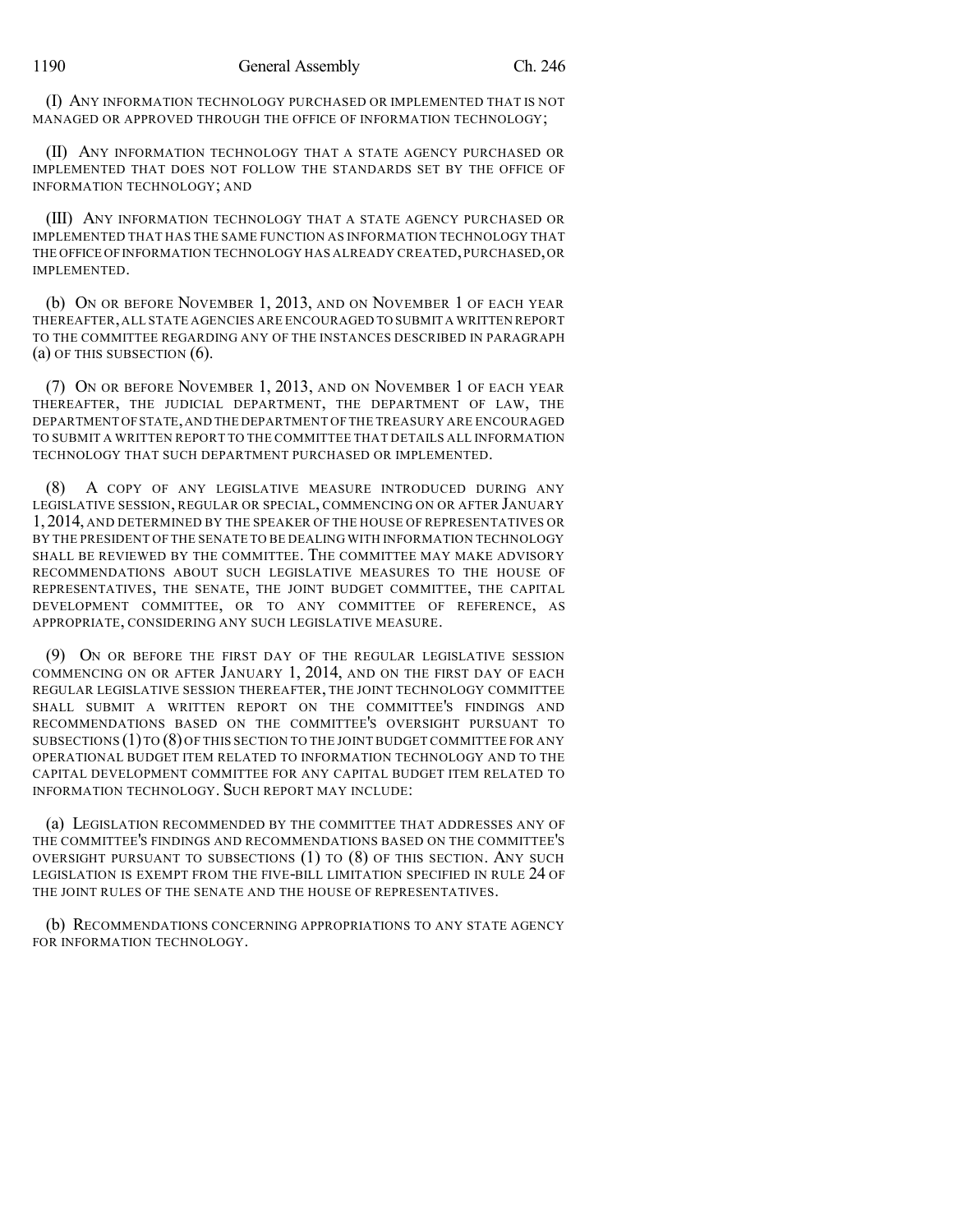#### Ch. 246 General Assembly 1191

(c) RECOMMENDATIONS CONCERNING STATE AGENCY BUDGET REQUESTS FOR INFORMATION TECHNOLOGY FOR THE NEXT FISCAL YEAR THAT HAVE BEEN APPROVED BY THE OFFICE OF INFORMATION TECHNOLOGY OR THE OFFICE OF STATE PLANNING AND BUDGETING. SUCH RECOMMENDATIONS MAY INCLUDE THE BASIS FOR APPROVAL BY THE COMMITTEE, FINDINGS OR COMMENTS ON ONE OR MORE BUDGET REQUESTS, AND A SUGGESTED PRIORITIZATION OF SUCH BUDGET REQUESTS.

(d) ANY INFORMATION ON APPROVED BUDGET REQUESTS AND A REPORT ON THE STATUS OF ANY INFORMATION TECHNOLOGY THAT WAS PREVIOUSLY APPROVED FOR PHASING IN OR FOR INCREMENTAL IMPLEMENTATION OVER A PERIOD EXCEEDING ONE YEAR.

(10) UPON REQUEST, A STATE AGENCY AND THE JUDICIAL DEPARTMENT, THE DEPARTMENT OF LAW, THE DEPARTMENT OF STATE, AND THE DEPARTMENT OF THE TREASURY SHALL MAKE AVAILABLE TO THE COMMITTEE SUCH DATA, REPORTS, OR INFORMATION AS ARE NECESSARY FOR THE PERFORMANCE OF THE COMMITTEE'S DUTIES.IF THE COMMITTEE REQUESTS SUCH DATA, REPORTS, OR INFORMATION, THE STATE AGENCY OR JUDICIAL DEPARTMENT, THE DEPARTMENT OF LAW, THE DEPARTMENT OF STATE,OR THE DEPARTMENT OF THE TREASURY SHALL PROVIDE THE REQUESTED INFORMATION NO LATER THAN NOVEMBER 1 OF THE CALENDAR YEAR IN WHICH THE REQUEST IS MADE.

**2-3-1705. Staff assistance.** THE LEGISLATIVE COUNCIL STAFF AND THE OFFICE OF LEGISLATIVE LEGAL SERVICES SHALL ASSIST THE JOINT TECHNOLOGY COMMITTEE IN CARRYING OUT ITS DUTIES.

**2-3-1706. Repeal.** THIS PART 17 IS REPEALED, EFFECTIVE JULY 1, 2018.

**SECTION 2.** In Colorado Revised Statutes, 24-37.5-102, **add** (2.3) as follows:

**24-37.5-102. Definitions - repeal.** As used in this article, unless the context otherwise requires:

(2.3) "JOINT TECHNOLOGY COMMITTEE" MEANS THE JOINT TECHNOLOGY COMMITTEE CREATED IN SECTION 2-3-1702, C.R.S.

**SECTION 3.** In Colorado Revised Statutes, 24-37.5-105, **amend** (3.5) (a) introductory portion, (3.5) (b), and (8) introductory portion; and **add** (3) (l) as follows:

**24-37.5-105. Office - responsibilities - rules - repeal.** (3) The office shall:

(l) ASSIST THE JOINT TECHNOLOGY COMMITTEE AS NECESSARY TO FACILITATE THE COMMITTEE'S OVERSIGHT OF THE OFFICE.

(3.5) (a) If the office initiates any COPE services in a state agency on or after January 1, 2010, through an agreement with the statewide internet portal authority or any private sector provider of information technology resources, it shall file a report with the joint budget committee, THE JOINT TECHNOLOGY COMMITTEE, and the legislative audit committee no later than thirty days after the last day of the fiscal quarter in which the COPE service was initiated. Such report shall include the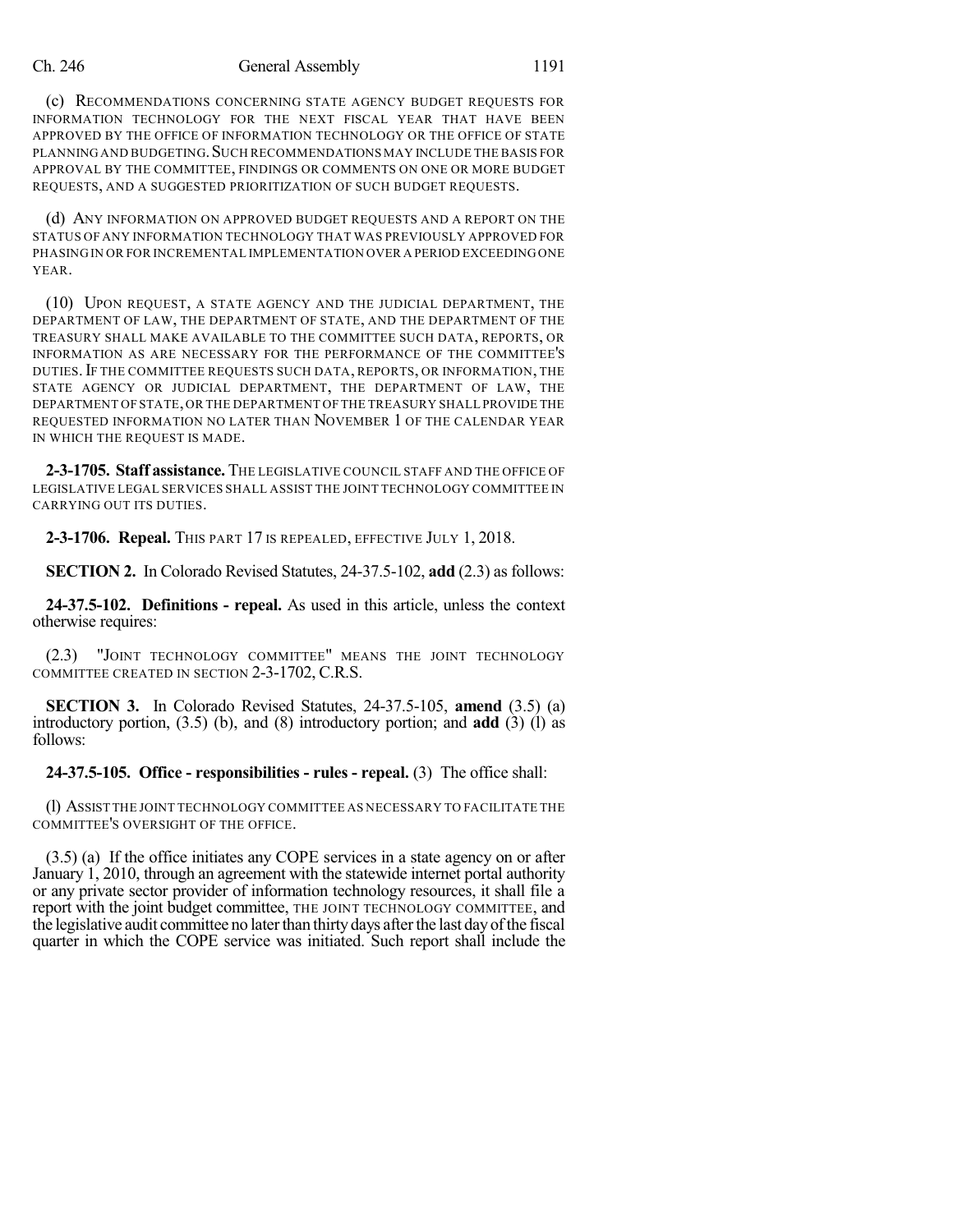### following:

(b) Following the report described in paragraph (a) of this subsection (3.5), the office shall file a quarterly report with the joint budget committee AND THE JOINT TECHNOLOGY COMMITTEE no later than thirty days after the last day of each subsequent fiscal quarter for a period of two years containing information on the progress of the implementation of the COPE services in the state agency and the cost savings to the state agency from such implementation. No further quarterly reporting shall thereafter be required pursuant to this paragraph (b).

(8) Notwithstanding any other provision of law, any emergency acquisition or purchase of information technology resources by the office shall not be subject to the provisions of the "Procurement Code", articles 101 to 112 ofthistitle. The chief information officer, in consultation with and with the approval of the executive director of the department of personnel, shall promulgate rules pursuant to article 4 of this title specifying the criteria for such emergency acquisitions or purchases. On or before September 1, 2009, and on or before September 1 each yearthereafter, the chief information officer shall report to the state, veterans, and military affairs committees of the senate and house of representatives, or any successor committees, TO THE JOINT TECHNOLOGY COMMITTEE, and to the joint budget committee the following information for each emergency acquisition or purchase of information technology resources made in the preceding fiscal year:

**SECTION 4.** In Colorado Revised Statutes, 24-37.5-106, **amend** (1)(a), (1)(m), and  $(1)$  (t)  $(1)$ ; and **add**  $(1)$   $(u)$  as follows:

**24-37.5-106. Chief information officer - duties and responsibilities broadband inventory fund created - repeal.** (1) The chief information officer shall:

(a) Monitor trends and advances in information technology resources, direct and approve a comprehensive, statewide, four-year planning process, and plan for the acquisition, management, and use of information technology. The statewide information technology plan shall be updated annually and submitted to the governor, THE JOINT TECHNOLOGY COMMITTEE, the speaker of the house of representatives, and the president of the senate.

(m) Advise the JOINT TECHNOLOGY COMMITTEE AND THE joint budget committee on requested or ongoing information technology projects, including the adherence of the office to the budget, amounts appropriated, and relevant contract deadline dates or schedules for those projects;

(t) (I) Monitor the Colorado benefits management system improvement and modernization project and report quarterly to the JOINT TECHNOLOGY COMMITTEE AND THE joint budget committee pursuant to the provisions of section 24-37.5-113.

(u) ASSIST THE JOINT TECHNOLOGY COMMITTEE AS NECESSARY TO FACILITATE THE COMMITTEE'S OVERSIGHT OF THE OFFICE.

**SECTION 5.** In Colorado Revised Statutes, 24-37.5-109, **amend** (1) (c) and (1) (d) as follows: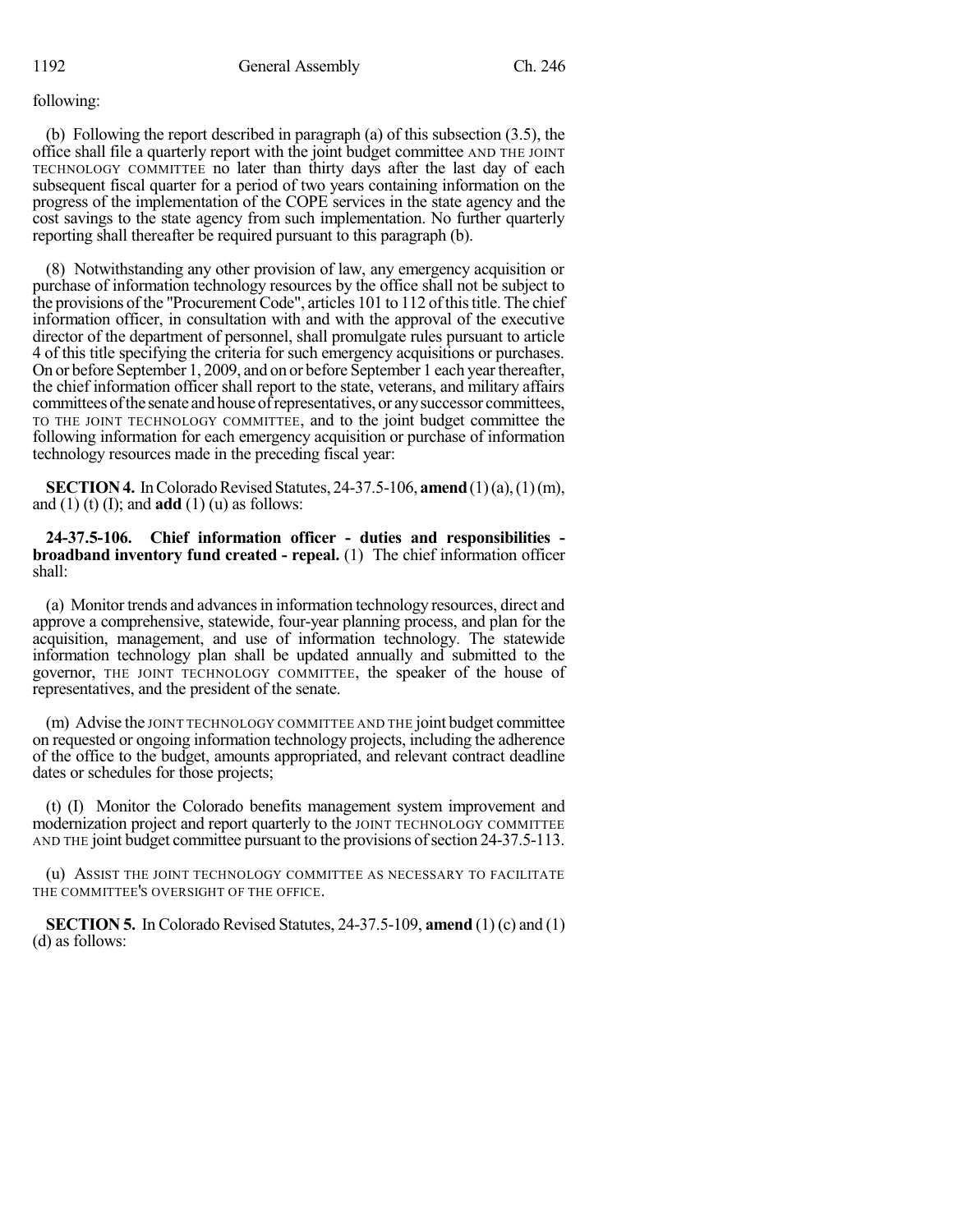## **24-37.5-109. Status of state agencies.** (1) State agencies shall:

(c) Comply with information requests of the office, the general assembly, THE JOINT TECHNOLOGY COMMITTEE, and the joint budget committee;

(d) Upon request of the general assembly, THE JOINT TECHNOLOGY COMMITTEE, or the joint budget committee, provide satisfactory evidence of said compliance; and

**SECTION 6.** In Colorado Revised Statutes, 24-37.5-113, **amend** (2) (a) as follows:

**24-37.5-113. Colorado benefits management system improvement and modernization project - appropriation - reporting - repeal.** (2)(a) Commencing June 1, 2012, and continuing on a quarterly basis, thereafter, including September 1, December 1, and March 1 of each year, the chief information officershall report to the JOINT TECHNOLOGY COMMITTEE AND THE joint budget committee, pursuant to the provisions of section  $24$ -1-136, concerning the CBMS project. Each quarterly report shall include the information described in subsection  $(3)$  of this section. If A MEETING IS NECESSARY FOR THE REPORTS REQUIRED IN THIS PARAGRAPH (a), THE MEETING SHALL BE A JOINT MEETING OF THE JOINT TECHNOLOGY COMMITTEE AND THE JOINT BUDGET COMMITTEE.

**SECTION 7.** In Colorado Revised Statutes, 24-37.5-402, **add** (8.5) as follows:

**24-37.5-402. Definitions.** As used in this part 4, unless the context otherwise requires:

(8.5) "JOINT TECHNOLOGY COMMITTEE" MEANS THE JOINT TECHNOLOGY COMMITTEE CREATED IN SECTION 2-3-1702, C.R.S.

**SECTION 8.** In Colorado Revised Statutes, 24-37.5-404.7, **amend** (3) as follows:

**24-37.5-404.7. General assembly - information security plans.** (3) On or before July 15 of each year, the director of legislative information services for the general assembly shall submit the information security plan developed pursuant to this section to the legislative service agency directors of the general assembly for review and comment. The legislative service agency directors shall submit such plan to the chief information security officer MAINTAIN THE INFORMATION SECURITY PLAN PURSUANT TO THIS SECTION AND KEEP THE JOINT TECHNOLOGY COMMITTEE ADVISED OF THE PLAN.

**SECTION 9.** In Colorado Revised Statutes, 24-37.5-506, **amend** (6) as follows:

**24-37.5-506. Public safety communications trust fund - creation.** (6) The chief information officer shall keep an accurate account of all activities related to the fund including its receipts and expenditures AND SHALL ANNUALLY REPORT IN WRITING SUCH ACCOUNT TO THE JOINT TECHNOLOGY COMMITTEE CREATED IN SECTION 2-3-1702,C.R.S. The state auditor may investigate the affairs of the fund, severally examine the properties and records relating to the fund, and prescribe accounting methods and procedures for rendering periodical reports in relation to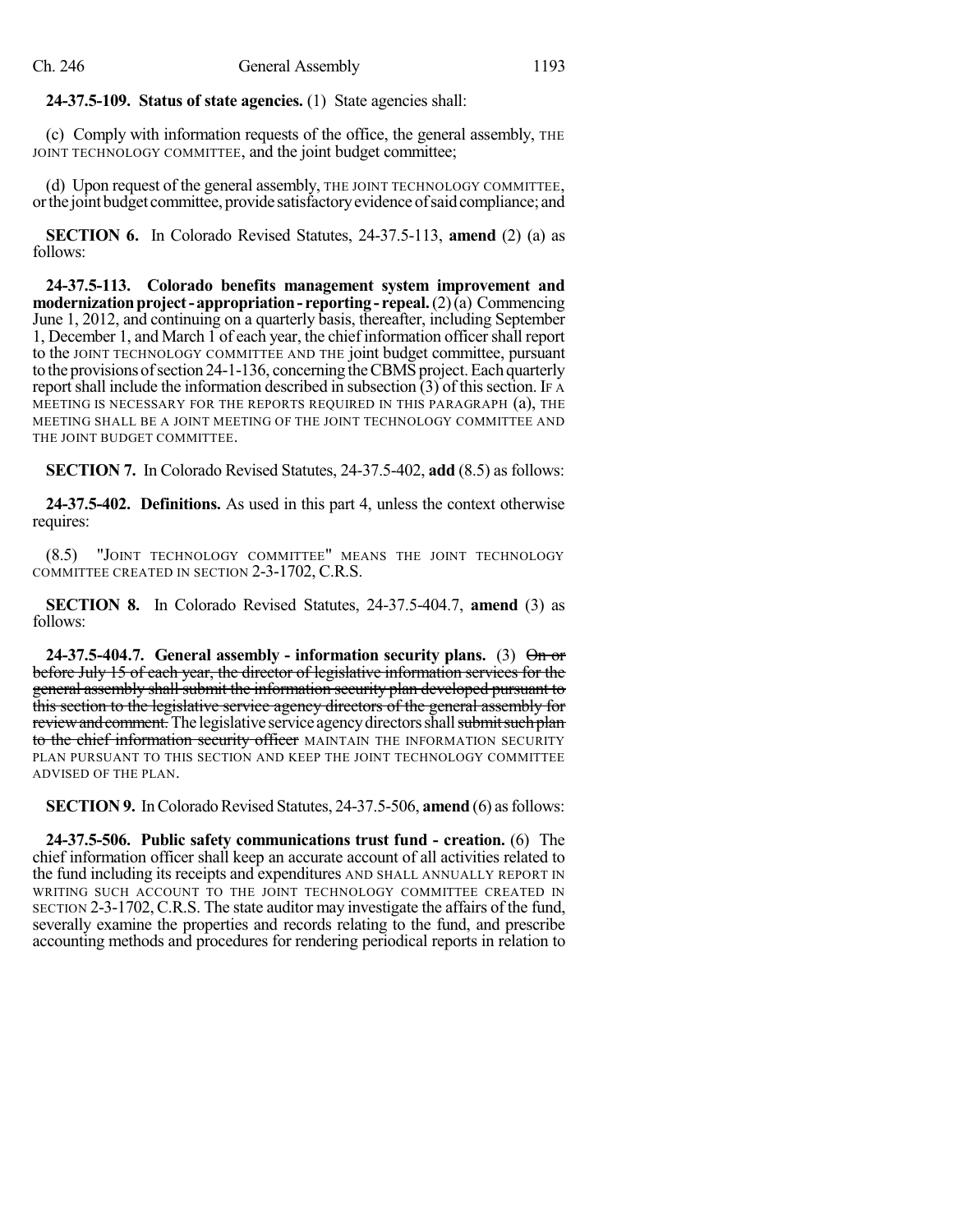disbursements and purchases made from the fund.

**SECTION 10.** In Colorado Revised Statutes, 24-37.5-703, **amend** (1) (d) (II) (D) as follows:

**24-37.5-703. Government data advisory board - created - duties - repeal.**  $(1)(d)(II)$  Notwithstanding the provisions of subparagraph (I) of this paragraph(d), at the invitation of the chief information officer, additional members who meet the qualifications specified in said subparagraph (I) may be selected to participate on the advisory board as follows:

(D) The speaker of the house of representatives and the president of the senate may jointly select amember fromthe legislative branch, including a representative, senator, or employee. ON AND AFTER JULY 1, 2013, IF A VACANCY ARISES FOR THE LEGISLATIVE BRANCH POSITION, THE JOINTLY SELECTED MEMBER SHALL BE A MEMBER OF THE JOINT TECHNOLOGY COMMITTEE CREATED IN SECTION 2-3-1702, C.R.S.

**SECTION 11.** In Colorado Revised Statutes, 24-37.7-102, **amend** (2) (f) as follows:

**24-37.7-102. Statewide internet portal authority - creation - board.** (2) The governing body of the authority shall be a board of directors that shall consist of the following thirteen voting members:

(f) One member of the senate appointed by the president of the senate and one member of the house of representatives appointed by the speaker of the house of representatives, both of whom shall exhibit a background in information management and technology or who have experience as members of an oversight committee for information management and technology. ON AND AFTER JULY 1, 2013, IF A VACANCY ARISES AMONG THE LEGISLATIVE BRANCH MEMBERS, THE APPOINTED MEMBER SHALL BE A MEMBER OF THE JOINT TECHNOLOGY COMMITTEE CREATED IN SECTION 2-3-1702, C.R.S.

**SECTION 12.** In Colorado Revised Statutes, **add** 24-37.7-113.5 as follows:

**24-37.7-113.5. Annual report.** ON OR BEFORE NOVEMBER 1, 2013, AND ON NOVEMBER 1OF EACH YEAR THEREAFTER,THE AUTHORITY SHALL SUBMIT A REPORT THAT SETS FORTH A COMPLETE AND DETAILED OPERATING AND FINANCIAL STATEMENT OFTHE AUTHORITY DURING SUCH FISCAL YEAR.THE REPORT MUST ALSO INCLUDE ANY RECOMMENDATIONS REGARDING ADDITIONAL LEGISLATION OR OTHER ACTION THAT MAY BE NECESSARY TO CARRY OUT THE PURPOSES OF THE AUTHORITY.

**SECTION 13. Appropriation.** (1) In addition to any other appropriation, there is hereby appropriated, out of any moneys in the general fund, not otherwise appropriated, to the governor-lieutenant governor-state planning and budgeting, for the fiscal year beginning July 1, 2013, the sumof \$99,673 and 1.5 FTE, orso much thereof as may be necessary, to be allocated to office of information technology for the implementation of this act.

(2) In addition to anyother appropriation, there is herebyappropriated, out of any